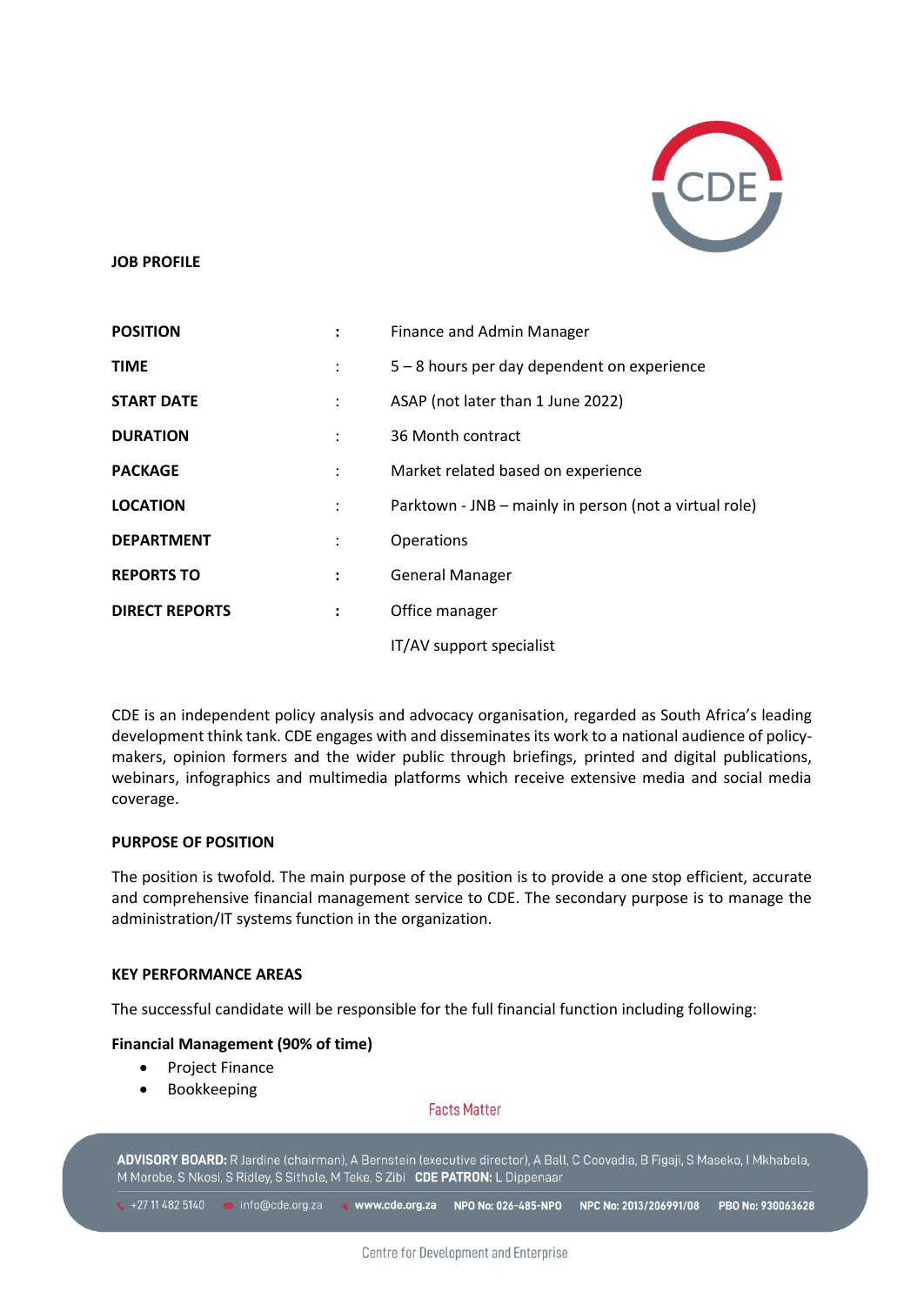- Preparation of Management accounts
- Financial and donor reporting
- Payroll and contract management
- Project and organisational budgeting
- Compliance & Risk management
- Preparation for and management of the annual audit
- Staff development and management
- Miscellaneous financial tasks

# **Administration/IT Systems Management**

- Managing the office manager
- Managing IT and computer systems
- Controlling and evaluating IT and electronic data systems
- Managing IT staff and external IT contractors
- Proactively look at systems that may be beneficial to CDE

## **EDUCATION, SKILLS AND EXPERIENCE**

CA qualification with a minimum of 5 years previous experience in a similar management role.

## **REQUIRED:**

- CA(SA) or Professional Accountant registered with SAICA, SAIPA, CIMA
- Minimum five years financial management experience in operating full suite of financial services including maintaining a financial system and financial controls, budgeting, forecast modelling and payroll management

### **COMPETENCIES**

### *Technical competencies*

- High level planning and budgeting skills
- In depth knowledge of financial reporting
- High level financial and numeracy skills
- Advanced Excel skills used in the preparation of reports and dashboards
- Intermediate MS word skills
- Advanced experience in accounting software (e.g. Sage evolution) and payroll management
- Budget management and rolling forecast model
- Strong multi-disciplinary approach and analytical and reviewing ability
- Demonstrated ability to meet tight and regular deadlines
- Project and funder reporting
- Substantive knowledge and experience with GAAP and IFRS
- Power BI

### *Personal competencies*

- Effective presentation and communication skills
- Calm approach under pressure
- Positive communication skills written and oral
- Achievement orientated and self-disciplined
- High level attention to detail
- Ability to meet deadlines & manage time efficiently